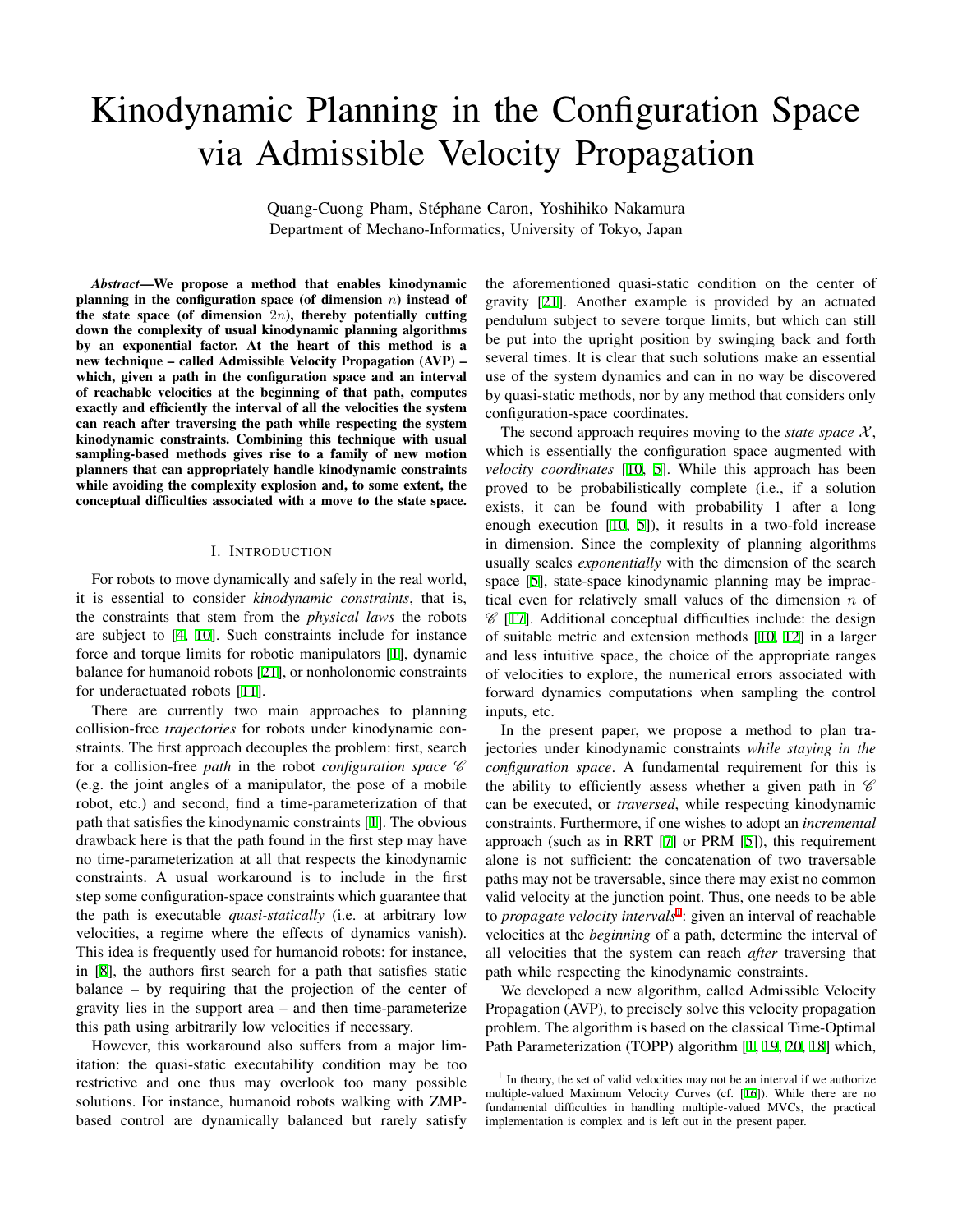given a robotic manipulator and a path in its configuration space (the space of the manipulator joint angles), efficiently computes a time-parameterization of the path which minimizes the traversal time while respecting actuator torque limits. Besides robotic manipulators with torque limits, the TOPP algorithm has been extended to a large spectrum of dynamical systems and kinodynamic constraints such as manipulators with gripper and payload constraints, vehicles with friction constraints, humanoid robots with joint velocity and acceleration limits [[9\]](#page-7-14) or ZMP constraints [[14\]](#page-7-15), or certain types of nonholonomic systems [\[2](#page-7-16)]. All these extensions can be incorporated effortlessly into the AVP algorithm. Note finally that the idea of using the TOPP algorithm to halve the dimension of the search space was first suggested in [[17](#page-7-7)], but in a non-incremental set-up.

In Section [II](#page-1-0), we summarize and reformulate the TOPP algorithm before presenting, in Section [III](#page-2-0), the AVP algorithm itself. We then show in Section [IV](#page-4-0) how to combine this AVP algorithm with existing sampling-based planning methods to yield a family of new configuration-space planners that can appropriately handle kinodynamic constraints. To illustrate, we consider in Section [V](#page-5-0) two motion planning problems where dynamics play a critical role: a fully actuated double pendulum with severe torque limits, and a bottle on a tray subject to static friction. We show that quasi-static planning methods are inherently unable to solve these problems, while our approach can address them in a very general and efficient way. Finally, we briefly discuss in Section [VI](#page-6-0) the advantages and limitations of the proposed approach, its theoretical implications, and future developments.

## Conventions and notations

- *•* We make a distinction between a *path*, which is a geometric object devoid of any timing information, and a *trajectory*, which is a path endowed with a timeparameterization (velocity profile). Often, we may refer to a path as the *underlying path* of a given trajectory.
- *•* A *quasi-static* trajectory is associated with *arbitrary low velocities*, which cancel the effects of dynamics.
- For convenience, we denote by  $D^2$  the class of functions that are  $C^1$ -continuous and piecewise  $C^2$ -continuous.

## II. BACKGROUND ON THE TOPP ALGORITHM

# <span id="page-1-6"></span><span id="page-1-0"></span>*A. Time-parameterization of a path*

Consider an *n*-dof manipulator with dynamics equation

$$
\mathbf{M}(\mathbf{q})\ddot{\mathbf{q}} + \dot{\mathbf{q}}^{\top}\mathbf{C}(\mathbf{q})\dot{\mathbf{q}} + \mathbf{g}(\mathbf{q}) = \tau,\tag{1}
$$

where **q** is a  $n \times 1$  vector of joint values, **M** the  $n \times n$ manipulator inertia matrix, C the  $n \times n \times n$  Coriolis tensor, **g** the  $n \times 1$  vector of gravity forces and  $\tau$  the  $n \times 1$  vector of actuator torques. Assume that this manipulator is subject to torque limits expressed as: for each joint  $i \in [1, n]$  and time *u*,

$$
\tau_i^{\min} \le \tau_i(u) \le \tau_i^{\max}.\tag{2}
$$

<span id="page-1-1"></span>Consider now a  $D^2$  path  $P$  – represented as the underlying path of a trajectory  $\mathbf{q}(u)_{u \in [0,T]}$  – in the manipulator configuration space. The Time-Optimal Path Parameterization (TOPP) algorithm, which we summarize and reformulate below, finds the fastest time-parameterization of that path starting from a given velocity *v*beg and ending at a given velocity *v*end while staying under the torque limits. For details, proofs and extensions to different kinds of dynamical systems, the reader is referred to [[1,](#page-7-2) [19,](#page-7-10) [20,](#page-7-11) [16](#page-7-13), [18](#page-7-12), [9](#page-7-14), [13](#page-7-17), [14](#page-7-15)].

More precisely, a *time-parameterization* of *P* is a *D*<sup>2</sup> increasing function  $s : [0, T'] \rightarrow [0, T]$ . A time-parameterization can be seen alternatively as a *velocity profile*, *i.e.*, the curve  $\dot{s}(s)_{s \in [0,T]}$  in the  $(s, \dot{s})$  plane. We say that a timeparameterization or, equivalently, a velocity profile, is *valid* if *s*˙ is always strictly positive and if the *re-timed* trajectory  $\mathbf{q}(s(t))_{t \in [0,T']}$  satisfies the torque constraints [\(2](#page-1-1)) of the system.

Differentiating  $q(s(t))$  with respect to *t* yields

<span id="page-1-2"></span>
$$
\dot{\mathbf{q}} = \mathbf{q}_s \dot{s}, \quad \ddot{\mathbf{q}} = \mathbf{q}_s \ddot{s} + \mathbf{q}_{ss} \dot{s}^2, \tag{3}
$$

where  $\mathbf{q}_s = \frac{d\mathbf{q}}{ds}$  and  $\mathbf{q}_{ss} = \frac{d^2\mathbf{q}}{ds^2}$ . Substituting ([3\)](#page-1-2) into [\(1](#page-1-3)) yields

$$
\mathbf{M}(\mathbf{q})(\mathbf{q}_s\ddot{s} + \mathbf{q}_{ss}\dot{s}^2) + \mathbf{q}_s^{\top}\mathbf{C}(\mathbf{q})\mathbf{q}_s\dot{s}^2 + \mathbf{g}(\mathbf{q}) = \tau(s).
$$
 (4)

The above equation can be rewritten in the following form

<span id="page-1-4"></span>
$$
\mathbf{a}(s)\ddot{s} + \mathbf{b}(s)\dot{s}^2 + \mathbf{c}(s) = \tau(s), \text{ where}
$$
  
\n
$$
\mathbf{a}(s) = \mathbf{M}(\mathbf{q}(s))\mathbf{q}_s(s),
$$
  
\n
$$
\mathbf{b}(s) = \mathbf{M}(\mathbf{q}(s))\mathbf{q}_{ss}(s) + \mathbf{q}_s(s)^\top \mathbf{C}(\mathbf{q}(s))\mathbf{q}_s(s),
$$
  
\n
$$
\mathbf{c}(s) = \mathbf{g}(\mathbf{q}(s)).
$$

The torque limits of ([2\)](#page-1-1) can now be expressed by the following 2*n* inequalities: for each  $i \in [1, n]$ 

$$
\tau_i^{\min} \le a_i(s)\ddot{s} + b_i(s)\dot{s}^2 + c_i(s) \le \tau_i^{\max}.
$$

Next, if  $a_i(s) \neq 0$  (the case  $a_i = 0$  corresponds to a "zeroinertia" point, which must be dealt with specifically [[18,](#page-7-12) [9\]](#page-7-14)), one can write

$$
\alpha_i(s, \dot{s}) \leq \ddot{s} \leq \beta_i(s, \dot{s}), \quad \text{with}
$$
  
\n
$$
\alpha_i(s, \dot{s}) = (\tau_i^{\alpha} - b_i(s)\dot{s}^2 - c_i(s))/a_i(s),
$$
  
\n
$$
\beta_i(s, \dot{s}) = (\tau_i^{\beta} - b_i(s)\dot{s}^2 - c_i(s))/a_i(s),
$$

where  $\tau_i^{\alpha}$  and  $\tau_i^{\beta}$  are defined by

$$
\begin{cases} \tau_i^{\alpha} = \tau_i^{\min}; \ \tau_i^{\beta} = \tau_i^{\max} & \text{if } a_i(s) > 0, \\ \tau_i^{\alpha} = \tau_i^{\max}; \ \tau_i^{\beta} = \tau_i^{\min} & \text{if } a_i(s) < 0. \end{cases}
$$

<span id="page-1-3"></span>Thus the bounds on  $\ddot{s}$  are defined by

$$
\alpha(s,\dot{s}) \le \ddot{s} \le \beta(s,\dot{s}),\tag{5}
$$

where  $\alpha(s, \dot{s}) = \max_i \alpha_i(s, \dot{s})$  and  $\beta(s, \dot{s}) = \min_i \beta_i(s, \dot{s}).$ 

<span id="page-1-5"></span>*B. Maximum Velocity Curve (MVC) and Concatenated Limiting Curve (CLC)*

Remark that  $(s, \alpha(s, s))$  and  $(s, \beta(s, s))$  can be seen as two vector fields in the  $(s, \dot{s})$  plane. One can integrate velocity profiles following the field  $( \dot{s}, \alpha(s, \dot{s}) )$  (from now on,  $\alpha$ , in short) to obtain *minimum acceleration* profiles (or *α*-profiles),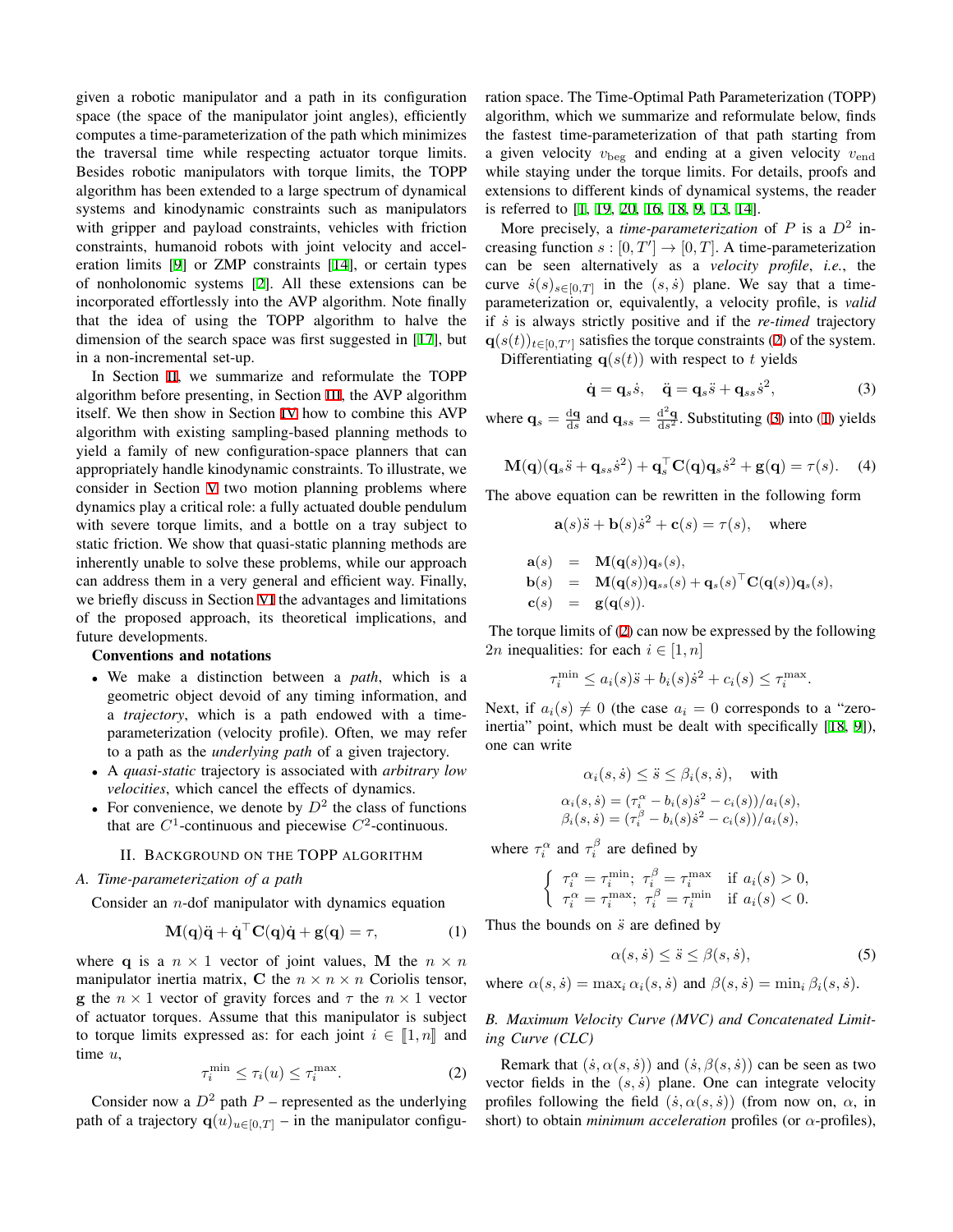or following the field *β* to obtain *maximum acceleration* profiles (or *β*-profiles), see Figure [1.](#page-2-1)



<span id="page-2-1"></span>Fig. 1. Illustration for the TOPP algorithm.

Next, observe that if  $\alpha(s, \dot{s}) > \beta(s, \dot{s})$ , then from [\(5](#page-1-4)) there is no possible value for  $\ddot{s}$ . Thus, to be valid, any velocity profile must stay below the MVC defined by (see also footnote [1\)](#page-0-0)

$$
MVC(s) = \begin{cases} \min\{s \ge 0 : \alpha(s, \dot{s}) = \beta(s, \dot{s})\} & \text{if } \alpha(s, 0) < \beta(s, 0), \\ 0 & \text{if } \alpha(s, 0) \ge \beta(s, 0). \end{cases}
$$

More precisely, it was shown (see e.g. [\[18](#page-7-12)]) that the timeminimal velocity profile is obtained by a *bang-bang*-type control, i.e., whereby the optimal profile follows alternatively the  $\beta$  and  $\alpha$  fields while always staying below the MVC (see Figure [1\)](#page-2-1). Next, it was shown that possible *switch points* from  *to <i>β* are to be found on the MVC. More precisely, it was proposed to:

- find all the possible  $\alpha \rightarrow \beta$  switch points on the MVC;
- from each of these switch points, integrate backward following *α* and forward following *β* to obtain the Limiting Curves (LC);
- construct the Concatenated Limiting Curve (CLC) by considering, for each *s*, the value of the lowest LC at *s*.

The time-optimal velocity profile can be found by integrating forward from  $(0, \dot{s}_{\text{beg}})$  following  $\beta$  and backward from  $(s_{end}, \dot{s}_{end})$  following  $\alpha$ , and by considering the intersection of these profiles with each other or with the CLC (see Figure [1](#page-2-1)). Note that  $\dot{s}_{\text{beg}}$  and  $\dot{s}_{\text{end}}$  are computed from the absolute velocities  $v_{\text{beg}}$  and  $v_{\text{end}}$  by

$$
\dot{s}_{\text{beg}} = v_{\text{beg}} / ||\mathbf{q}_s(0)||, \quad \dot{s}_{\text{end}} = v_{\text{beg}} / ||\mathbf{q}_s(s_{\text{end}})||.
$$
 (6)

Before going further, let us state two lemmata that we will use later on.

Lemma 1 Assume that a forward *β*-profile hits the MVC at  $s = s_1$  and a backward  $\alpha$ -profile hits the MVC at  $s = s_2$ , with  $s_1 < s_2$ , then there exists at least one  $\alpha \rightarrow \beta$  switch point on the MVC at some position  $s_3 \in [s_1, s_2]$ .

**Lemma 2** Either one of the LCs reaches  $\dot{s} = 0$ , or the CLC is *continuous*.

Proofs of these lemmata can be found in Appendix A in the Supplementary Material [\[15](#page-7-18)] of the present paper.

III. ADMISSIBLE VELOCITY PROPAGATION (AVP)

<span id="page-2-0"></span>The objective in this section is to provide an algorithm  $AVP(P, \dot{s}_{\text{beg}}^-, \dot{s}_{\text{beg}}^+)$ , which takes as inputs:

- *•* a path *P* in the configuration space, and
- an interval  $\left[ \dot{s}_{\text{beg}}^{-}, \dot{s}_{\text{beg}}^{+} \right]$  of initial velocities;

and returns the *interval* (cf. Theorem 1)  $[\dot{s}_{end}^{-}, \dot{s}_{end}^{+}]$  of velocities that the system can reach *at the end* of *P* after traversing

 $P$  while respecting the system constraints<sup>2</sup>. This algorithm is the building block that will enable kinodynamic planning in the configuration space. It comprises the following three steps:

- A. Compute the limiting curves;
- B. Determine the *maximum* final velocity  $\dot{s}_{end}^+$  by integrating *forward* from  $s = 0$ ;
- C. Determine the *minimum* final velocity  $\dot{s}_{end}$  by bisection search and by integrating *backward* from *s* = *s*end.

These three steps are detailed in the next three sections.

## <span id="page-2-2"></span>*A. Computing the limiting curves*

Under the conventions and notations introduced previously, we say that a *valid final velocity* is a velocity  $\dot{s}_{end}$  such that there exists a valid profile that starts at  $(0, \dot{s}_0)$  for some  $\dot{s}_0 \in$  $[s_{\text{beg}}^-, \dot{s}_{\text{beg}}^+]$  and ends at  $(s_{\text{end}}, \dot{s}_{\text{end}})$ .

As in Section [II-B](#page-1-5), we compute the Concatenated Limiting Curve (CLC) by integrating, from each switch point, forward following  $\beta$  and backward following  $\alpha$ , and by concatenating the resulting profiles. Since the CLC is continuous (cf. Lemma 2 in Section [II-B\)](#page-1-5) and bounded by  $s = 0$  from the left,  $s = s<sub>end</sub>$  from the right,  $\dot{s} = 0$  from the bottom and the MVC from the top (see Figure [2](#page-3-0)A), there are only five exclusive and exhaustive cases listed below. In the four of them where a solution exists, we define the maximum initial velocity  $\dot{s}^*_{\text{beg}}$  from the velocity curves (either MVC or CLC).

- A1 One of the limiting curves hits the line  $\dot{s} = 0$ . In this case, the path cannot be traversed by the system without violating the kinodynamic constraints: AVP returns Failure. Indeed, assume for instance that a backward ( $\alpha$ ) profile hits  $\dot{s} = 0$ . Then any profile that goes from  $s = 0$  to  $s = s<sub>end</sub>$  must cross that profile somewhere and *from above*, which violates the *α* bound (see Figure [2](#page-3-0)A). Similarly, if it is a forward  $(\beta)$  profile that hits  $\dot{s} = 0$ , then this profile must be crossed somewhere and *from below*, which violates the  $\beta$  bound (see also Figure [2A](#page-3-0)). Thus, no valid profile can go from  $s = 0$  to  $s = s_{end}$ ;
- A2 The concatenated limiting curve hits the MVC while integrating backward and while integrating forward. In this case, let  $\dot{s}^*_{\text{beg}} = \text{MVC}(0)$  and go to Section [III-B.](#page-3-1) The situation where there is no switch point is assimilated to this case;
- A3 The concatenated limiting curve hits  $s = 0$  while integrating backward, and the MVC while integrating forward. In this case, let  $\dot{s}^*_{\text{beg}} = \text{CLC}(0)$  and go to Section [III-B;](#page-3-1)
- A4 The concatenated limiting curve hits the MVC while integrating backward, and  $s = s_{end}$  while integrating forward. In this case, let  $\dot{s}^*_{\text{beg}} = \text{MVC}(0)$  and go to Section [III-B](#page-3-1);
- A5 The concatenated limiting curve hits  $s = 0$  while integrating backward, and  $s = s_{end}$  while integrating forward. In this case, let  $\dot{s}^*_{\text{beg}} = \text{CLC}(0)$  and go to Section [III-B.](#page-3-1)

<sup>2</sup>Note that [\[6](#page-7-19)] also introduced a velocity interval propagation algorithm along a path but for kinematic constraints and dynamic obstacles.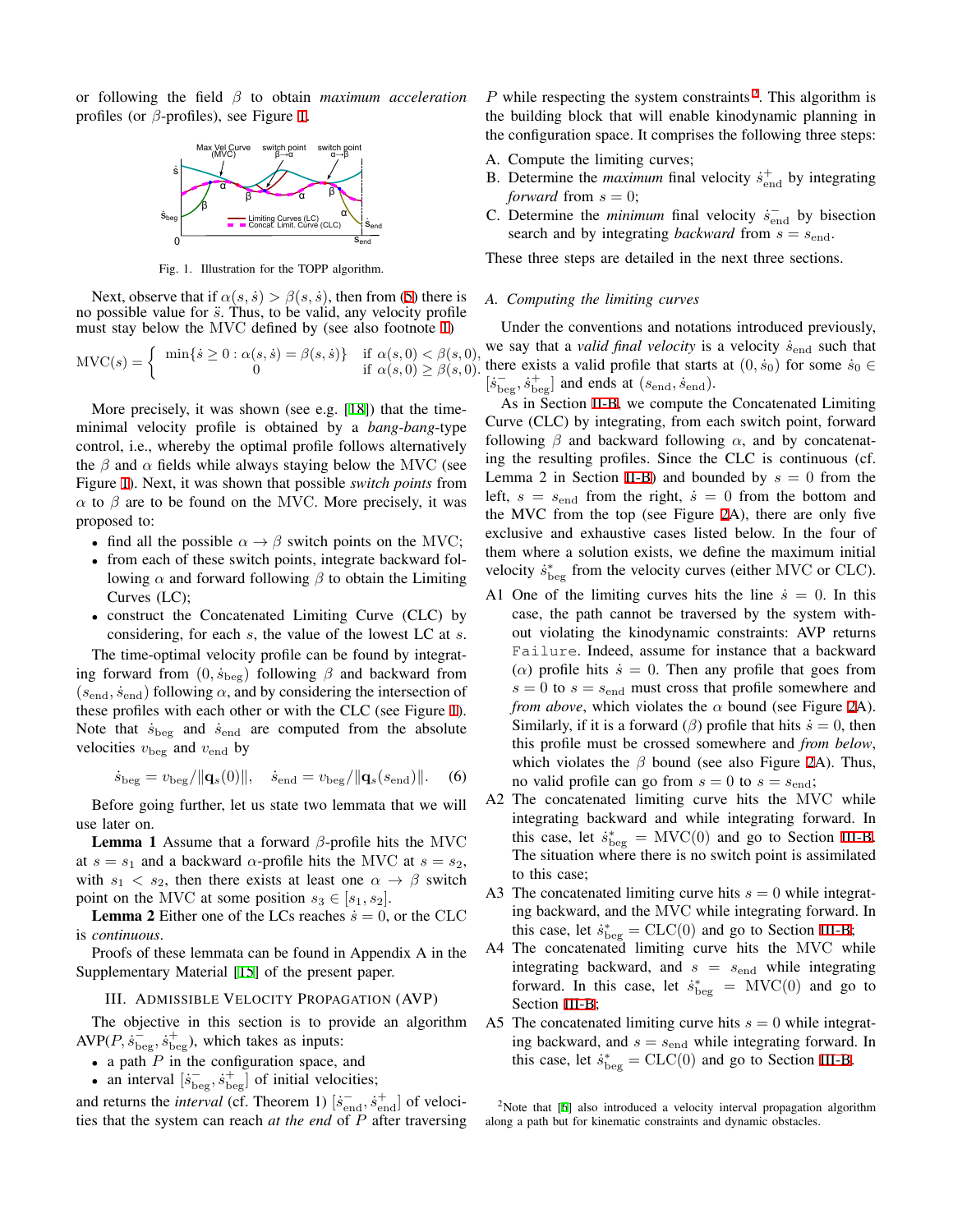

<span id="page-3-0"></span>Fig. 2. Illustrations for the AVP algorithm. See the legends of Figure [1.](#page-2-1)

## <span id="page-3-1"></span>*B. Finding the maximum final velocity*

Note that, in any of the cases A2-4,  $\dot{s}^*_{\text{beg}}$  was chosen so that no valid profile can start above it. Thus, if  $\dot{s}_{\text{beg}}^- > \dot{s}_{\text{beg}}^*$ , the path is not traversable and AVP returns Failure. Otherwise, the interval of valid initial velocities is  $[\dot{s}_{\text{beg}}^-, \dot{s}_{\text{beg}}^+]$  where  $\dot{s}^{+*}_{\text{beg}} = \min(\dot{s}^+_{\text{beg}}, \dot{s}^*_{\text{beg}}).$ 

We argue that the maximum valid final velocity can be obtained by integrating forward from  $\dot{s}^{+*}_{\text{beg}}$  following *β*. Let's call  $\Phi$  the velocity profile obtained by doing so. Since  $\Phi$  is continuous and bounded by  $s = s_{end}$  from the right,  $\dot{s} = 0$ from the bottom, and either the MVC or the CLC from the top, there are four exclusive and exhaustive cases:

- B1  $\Phi$  hits  $\dot{s} = 0$  (see Figure [2-](#page-3-0)B, profile B1). Here, as in the case A1 of Section [III-A,](#page-2-2) the path is not traversable and AVP returns Failure. Indeed, any profile that starts below  $\dot{s}^{+*}_{\text{beg}}$  and tries to reach  $s = s_{\text{end}}$  must cross  $\Phi$ somewhere and *from below*, thus violating the *β* bound;
- B[2](#page-3-0)  $\Phi$  hits  $s = s_{end}$  (see Figure 2-B, profile B2). Then  $\Phi(s_{\text{end}})$  corresponds to the  $\dot{s}_{\text{end}}^+$  we are looking for. Indeed,  $\Phi(s_{end})$  is reachable – precisely by  $\Phi$  –, and to reach any value above  $\Phi(s_{\text{end}})$ , the corresponding profile would have to cross Φ somewhere and from below;
- B3  $\Phi$  hits the CLC. There are two sub-cases:
	- B3a If we proceed from cases A4 and A5 (in which the CLC reaches  $s = s_{end}$ , see Figure [2B](#page-3-0), profile B3), then  $CLC(s_{end})$  corresponds to the  $\dot{s}_{end}^+$  we are looking for. Indeed, CLC(*s*end) is reachable – precisely by the concatenation of  $\Phi$  and the CLC –, and no value above  $CLC(s_{end})$  can be valid by the definition of the CLC;
	- B3b If we proceed from cases A2 and A3, then the CLC hits the MVC while integrating forward (see Figure [2](#page-3-0)-B'), say at  $s = s_1$ ; we then proceed as in case B4 below;
- B4  $\Phi$  hits the MVC, say at  $s = s_1$ . It is clear that MVC( $s_{end}$ ) is an upper bound of the valid final velocities, but we have to ascertain whether this value is reachable. For this, we use the predicate IS VALID defined in Box [1](#page-3-2).
	- *•* If IS VALID(MVC(*s*end)), then MVC(*s*end) is the  $\dot{s}^+_{\text{end}}$  we are looking for;
	- *•* Else, the path is not traversable: AVP returns

Failure. Indeed, as we shall see, if  $\neg$  IS VALID(*s*<sup> $\circ$ </sup>), then furthermore no value below *s*˙ is reachable.

# *C. Finding the minimum final velocity*

Assume that we proceed from cases B2, B3a, B3b or B4 of Section [III-B.](#page-3-1) Consider a final velocity  $\dot{s}_{\text{test}}$  where  $\dot{s}_{\text{test}}$  <  $\Phi(s_{\text{end}})$  if we proceed from case B2,  $\dot{s}_{\text{test}} < \text{CLC}(s_{\text{end}})$  from case B3a,  $\dot{s}_{\text{test}} \leq \text{MVC}(s_{\text{end}})$  from cases B3b and B4. Let us integrate backward from  $(s_{\text{end}}, \dot{s}_{\text{test}})$  following  $\alpha$  and call the resulting profile Ψ. Remark first that Ψ cannot hit the MVC before hitting either  $\Phi$  or the CLC. Indeed, if we proceed from cases B2 or B3a, then it is clear that  $\Psi$  must first hit  $\Phi$  (case B2) or the CLC (case B3a) before hitting the MVC. If we proceed from cases B3b or B4, assume by contradiction that  $\Psi$  hits the MVC first at a position  $s = s_2$ . Then by Lemma 1 (cf. Section [II-B\)](#page-1-5), there must exist a switch point between  $s_2$ and the end of the CLC (in case B3b) or the end of  $\Phi$  (in case B4). In both cases, there is a contradiction with the fact that the CLC must be continuous (cf. Section [II-B\)](#page-1-5). We can now detail in Box [1](#page-3-2) the predicate IS VALID which assesses whether a final velocity  $\dot{s}_{\text{test}}$  is valid.

# Box 1 IS\_VALID $(\dot{s}_{\text{test}})$

**Input:** candidate final velocity  $\dot{s}_{\text{test}}$ 

**Output:** True iff there exists a valid velocity profile with final velocity  $\dot{s}_{\text{test}}$ 

Consider the profile  $\Psi$  constructed above. Since it must hit  $\Phi$ or the CLC before hitting the MVC, the following five cases are exclusive and exhaustive:

- <span id="page-3-5"></span>C1  $\Psi$  hits  $\dot{s} = 0$  (see Figure [2](#page-3-0)-C, profile C1). Here, as in A1 of Section [III-A](#page-2-2) or B1 of Section [III-B](#page-3-1), no velocity profile can reach  $s_{\text{test}}$ : return False;
- <span id="page-3-6"></span>C[2](#page-3-0)  $\Psi$  hits  $s = 0$  for some  $\dot{s}_0 < \dot{s}_{\text{beg}}^-$  (see Figure 2-C, profile C2): here, any profile that ends at  $\dot{s}_{\text{test}}$  would have to hit Ψ from above, which is contradictory: return False;
- <span id="page-3-3"></span>C3  $\Psi$  hits  $s = 0$  at a point  $\dot{s}_0 \in [\dot{s}_{\text{beg}}^-, \dot{s}_{\text{beg}}^+]$  (see Figure [2-](#page-3-0)C, profile C3): then,  $\dot{s}_{\text{test}}$  can be reached following the valid velocity profile  $\Psi$ : return True. (Note that, if  $\dot{s}_0 > \dot{s}^{+*}_{\text{beg}}$ then  $\Psi$  must have crossed  $\Phi$  somewhere before arriving at  $s = 0$ , which is covered by case C4 below.)
- <span id="page-3-4"></span>C4  $\Psi$  hits  $\Phi$  (see Figure [2-](#page-3-0)C, profile C4): then,  $\dot{s}_{\text{test}}$  can be reached, precisely by the concatenation of a part of  $\Phi$  and Ψ: return True.
- <span id="page-3-2"></span>C5  $\Psi$  hits the CLC: then,  $\dot{s}_{\text{test}}$  can be reached, precisely by the concatenation of  $\Phi$ , a part of the CLC and  $\Psi$ : return True.

At this point, we have that, either the path is not traversable, or we have determined  $\dot{s}^+_{\text{end}}$  in Section [III-B.](#page-3-1) Remark from conditions C[3,](#page-3-3) C[4](#page-3-4) and C[5](#page-3-2) that, if some  $\dot{s}_0$  is a valid final velocity, then any  $\dot{s} \in [\dot{s}_0, \dot{s}_{\text{end}}^+]$  is also valid. Similarly, from conditions [C1](#page-3-5) and C[2,](#page-3-6) if some  $\dot{s}_0$  is *not* a valid final velocity, then *no*  $\dot{s} \leq s_0$  can be valid. We have thus established the following result:

Theorem 1: Under the assumption of footnote [1,](#page-0-0) the set of valid final velocities is an interval.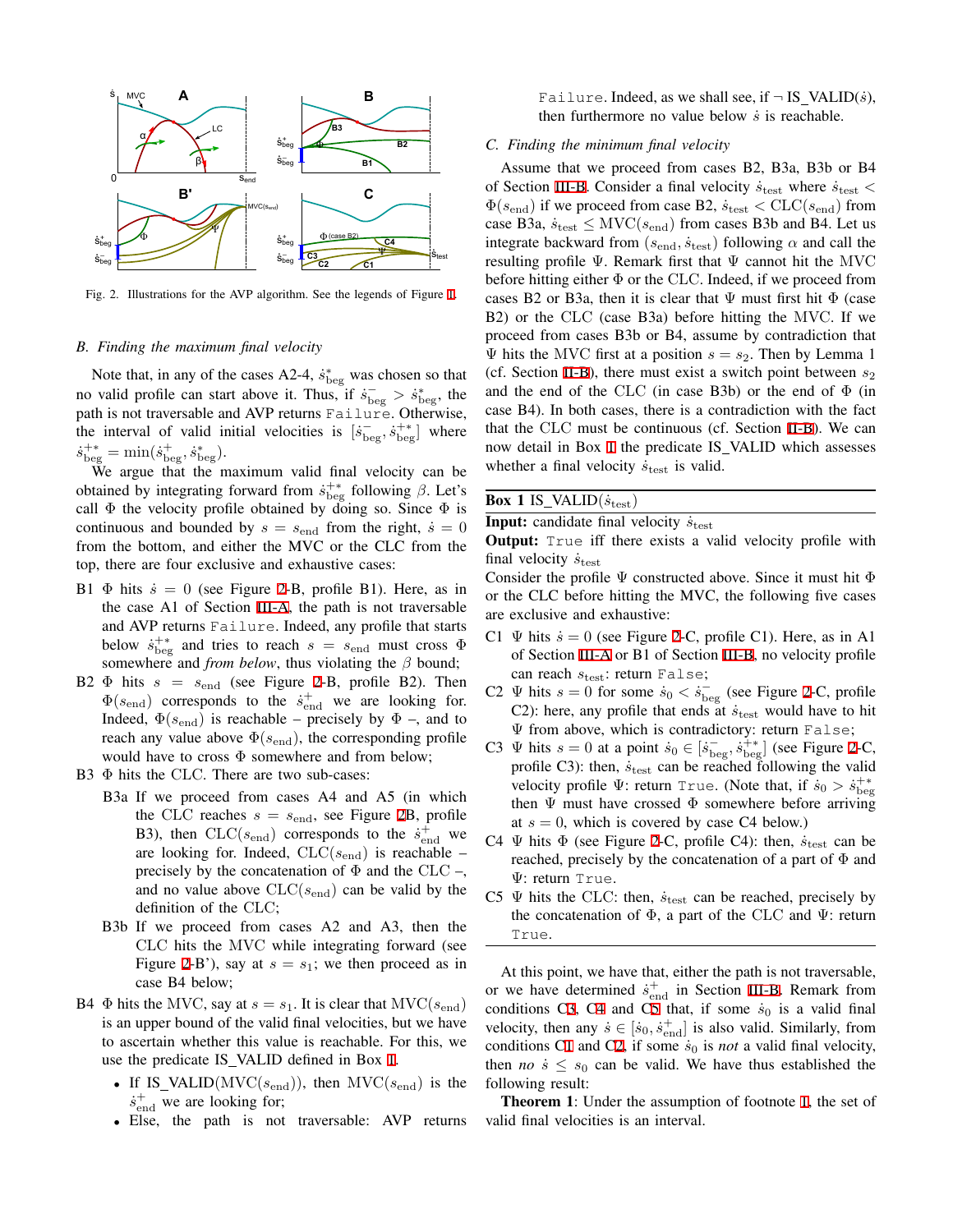This interval property enables us to efficiently search for the minimum final velocity as follows. First, we test whether 0 is a valid final velocity: if  $IS_VALID(0)$ , then the sought-after  $\dot{s}_{\text{end}}^{-1}$  is 0. Else, we run a standard bisection search with initial bounds  $(0, \dot{s}_{\text{end}}^+)$  where 0 is not valid and  $\dot{s}_{\text{end}}^+$  is valid. Thus, after executing  $\log_2(1/\epsilon)$  times the routine IS\_VALID, we can determine  $\dot{s}_{\text{end}}^-$  with an error smaller than  $\epsilon$ .

In terms of complexity, if *n* is the dimension of the configuration space and *N* the number of discretization points in the integration schemes, then the AVP algorithm has a complexity of  $O(\log(1/\epsilon)Nn^2)$ .

# IV. KINODYNAMIC PLANNING IN THE CONFIGURATION SPACE USING AVP

## <span id="page-4-0"></span>*A. General algorithm*

The AVP algorithm presented in Section [III](#page-2-0) is general and can be combined with iterative planning methods such as RRT [[7\]](#page-7-9), PRM [\[5](#page-7-6)] or dynamic programming [[17\]](#page-7-7). To illustrate this, we choose here to combine it with a variant of RRT called "*K* nearest neighbors RRT" (KNN-RRT). The resulting algorithm, which we call AVP-RRT, is detailed in Box [2](#page-4-1) and illustrated in Figure [3](#page-4-2).

| <b>Box 2</b> AVP_RRT $(q_{init}, v_{init}, q_{goal}, v_{goal})$                                             |  |  |  |  |  |
|-------------------------------------------------------------------------------------------------------------|--|--|--|--|--|
| $U_{\text{init}} \leftarrow \text{NEW\_VERTEX}()$                                                           |  |  |  |  |  |
| $U_{\text{init}}$ config $\leftarrow \mathbf{q}_{\text{init}}$ ; $U_{\text{init}}$ inpath $\leftarrow$ Null |  |  |  |  |  |
| $U_{\text{init}}$ .vmin $\leftarrow v_{\text{init}}$ ; $U_{\text{init}}$ .vmax $\leftarrow v_{\text{init}}$ |  |  |  |  |  |
| $\mathcal{T}$ .INITIALIZE $(U_{\text{init}})$                                                               |  |  |  |  |  |
| for rep = 1 to $N_{\text{maxrep}}$ do                                                                       |  |  |  |  |  |
| $q_{rand} \leftarrow$ RANDOM_CONFIG()                                                                       |  |  |  |  |  |
| $U_{\text{new}} \leftarrow \text{EXTEND}(\mathcal{T}, \mathbf{q}_{\text{rand}})$                            |  |  |  |  |  |
| <b>if EXTEND</b> succeeds then                                                                              |  |  |  |  |  |
| if CONNECT( $U_{\text{new}}, \mathbf{q}_{\text{goal}}, v_{\text{goal}}$ ) succeeds then                     |  |  |  |  |  |
| return COMPUTE_TRAJ $(\mathcal{T}, \mathbf{q}_{\text{goal}})$                                               |  |  |  |  |  |
| end if                                                                                                      |  |  |  |  |  |
| end if                                                                                                      |  |  |  |  |  |
| end for                                                                                                     |  |  |  |  |  |
| return Failure                                                                                              |  |  |  |  |  |

<span id="page-4-1"></span>

Fig. 3. Illustration for the AVP-RRT algorithm. (a) indicates a straight path and (b) indicates a path that preserves the continuity of the tangent vector, cf. Section [IV-B2](#page-5-1).

<span id="page-4-2"></span>The algorithm iteratively constructs a tree  $\mathcal T$  in the configuration space. Here, by contrast with the usual RRT, a vertex *U* consists of a quadruple (*U*.config, *U*.inpath, *U*.vmin, *U*.vmax) where *U*.config is a configuration in  $\mathcal{C}$ , *U*.inpath is a path  $P \subset C$  that connects the configuration of *U*'s parent to *U*.config, and [*U*.vmin, *U*.vmax] is the interval of reachable velocities at *U*.config (the end of  $P := U$ .inpath).

At each step, a random configuration **q**rand is generated. The EXTEND routine (see Box [3](#page-4-3)) then tries to add **q**rand to the tree by connecting it to its closest  $-$  in a configurationspace metric  $d$  – vertex in  $T$ . If this attempt fails, EXTEND tries with the second closest vertex, and so on up to the *K*-th closest vertex.

|                 | <b>Box 3</b> EXTEND( $\mathcal{T}$ , $q_{rand}$ )                                                               |
|-----------------|-----------------------------------------------------------------------------------------------------------------|
|                 | 1: for $i = 1$ to K do                                                                                          |
| 2:              | $U_{\text{near}} \leftarrow \text{ITH\_NEAREST\_NEIGHBOR}(\mathcal{T}, \mathbf{q}_{\text{rand}}, i)$            |
| 3:              | $P \leftarrow \text{INTERPOLATE}(U_{\text{near}}, \mathbf{q}_{\text{rand}})$                                    |
| 4:              | <b>if</b> P is collision-free then                                                                              |
| 5:              | $(v^-, v^+) \leftarrow \text{AVP}(P, U_{\text{near}}.\text{vmin}, U_{\text{near}}.\text{vmax})$                 |
| 6:              | <b>if</b> AVP succeeds then                                                                                     |
| 7:              | $U_{\text{new}} \leftarrow \text{NEW VERTEX}()$                                                                 |
| 8:              | $U_{\text{new}}.\text{config} \leftarrow \mathbf{q}_{\text{rand}}$ ; $U_{\text{new}}.\text{input} \leftarrow P$ |
| 9:              | $U_{\text{new}}$ .vmin $\leftarrow v^{-}$ ; $U_{\text{new}}$ .vmax $\leftarrow v^{+}$                           |
| 10:             | $\mathcal{T}$ .ADD_VERTEX $(U_{\text{new}})$                                                                    |
| 11:             | <b>return</b> $U_{\text{new}}$                                                                                  |
| 12 <sup>0</sup> | end if                                                                                                          |
| 13:             | end if                                                                                                          |
|                 | $14:$ end for                                                                                                   |
|                 | 15: <b>return</b> Failure                                                                                       |

<span id="page-4-3"></span>Box [4](#page-4-4) gives more details about the routines mentioned in Boxes [2](#page-4-1) and [3](#page-4-3) that are not self-evident.

<span id="page-4-4"></span>

|  | <b>Box 4</b> Explanation of the other routines in Boxes 2 and 3 |  |  |  |  |
|--|-----------------------------------------------------------------|--|--|--|--|
|  |                                                                 |  |  |  |  |

- ITH\_NEAREST\_NEIGHBOR( $\mathcal{T}, \mathbf{q}, i$ ) returns the  $i^{\text{th}}$ nearest-neighbor of configuration **q** in the tree  $\mathcal{T}$ ; for more details, see Section [IV-B1;](#page-4-5)
- *•* INTERPOLATE(*U,* **q**) returns a path *P* between *U*.config and **q**; for more details, see Section [IV-B2](#page-5-1);
- AVP( $P, v_0^-, v_0^+$ ) runs the AVP algorithm from Section [III](#page-2-0) to find the valid velocity interval  $[v^-, v^+]$  at the end of path *P* starting from the initial velocity interval  $[v_0^-, v_0^+]$ ;
- CONNECT( $U$ ,  $\mathbf{q}_{\text{goal}}$ ,  $v_{\text{goal}}$ ) attempts at connecting directly U to the goal configuration  $q_{\text{goal}}$ , using the same algorithm as in (lines 3 to 13 of) EXTEND, but with the further requirement that  $v_{\text{goal}}$  is included in the final velocity interval;
- COMPUTE\_TRAJ $(\mathcal{T}, \mathbf{q}_{\text{goal}})$  constructs the entire path from **q**init to **q**goal and computes the optimal timeparameterization of that path by applying the TOPP algorithm one last time.

## *B. Implementation choices*

As in the case of the original kinodynamic RRT [\[10](#page-7-1)], some implementation choices are crucial to the performance of the algorithm.

<span id="page-4-5"></span>*1) Distance metric:* Perhaps the most critical choice is that of the metric *d* which determines the nearest neighbors in ITH NEAREST NEIGHBOR. For the original RRT, it was remarked that finding the best metric is actually equivalent to solving the entire planning problem. Here it is also clear that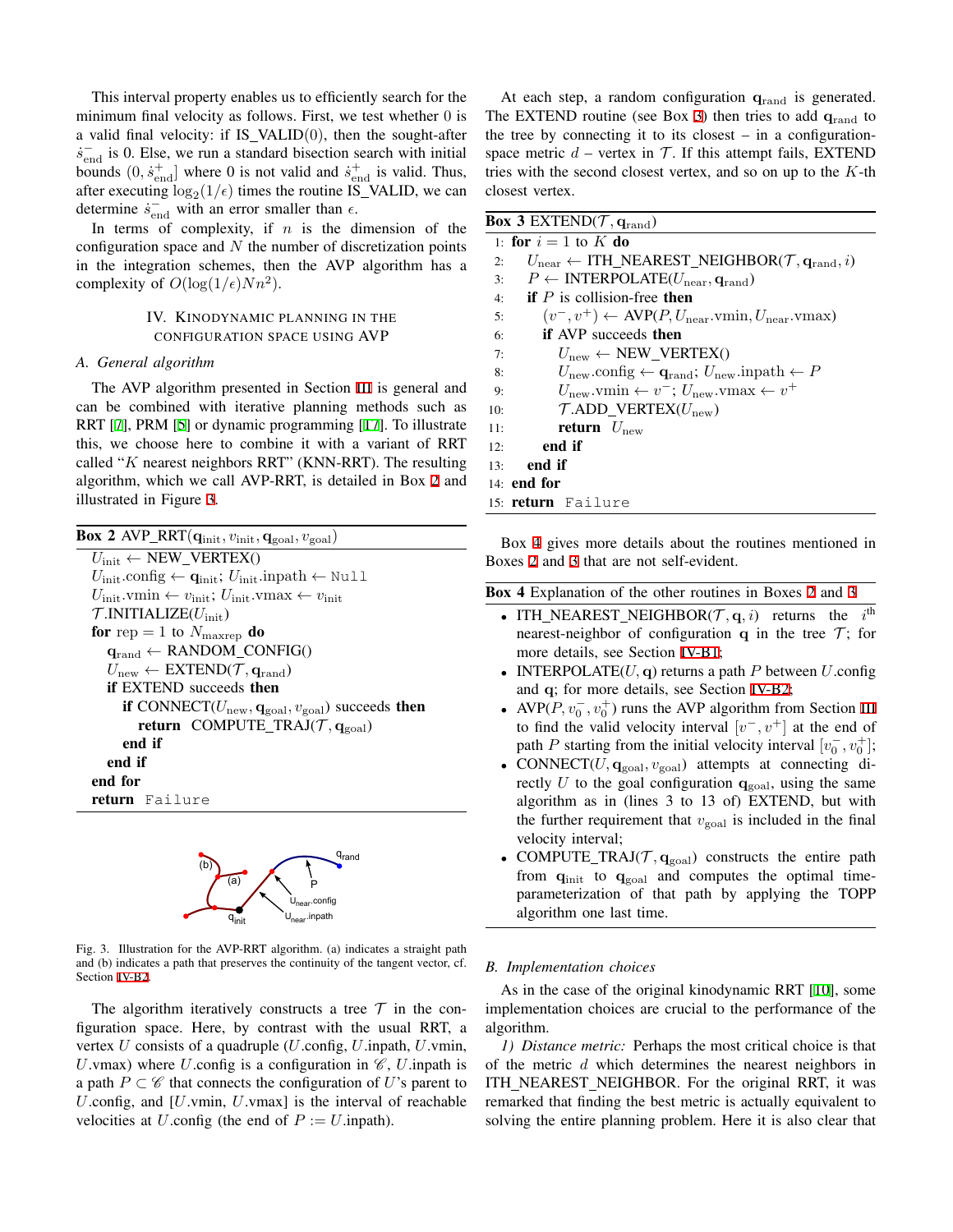the metric has a strong impact on the overall performance of AVP-RRT. In addition to configuration space parameters, the design of a suitable metric in our setting may also include the velocity intervals and the orientation of the incoming path associated with each vertex in the tree. However, in an effort to introduce as few heuristics as possible, we only considered in our experiments the simple *Euclidean distance* in the configuration space (see Section [V](#page-5-0)).

<span id="page-5-1"></span>*2) Interpolating path:* In most configuration-space sampling-based algorithms, the path between two vertices is a straight line. Here, if 0 is not a valid velocity at a given vertex, any outgoing path from that vertex must ensure that the tangent vector is continuous at the junction point with the incoming path. Thus, we introduce the following heuristics for INTERPOLATE(*U,* **q**):

- (a) If  $U$ *vmin* = 0, return the path  $P$  which is the straight line in *C* connecting *U.*config and **q**. Then, in the subsequent call to AVP, start with  $v_{\text{beg}} = 0$  (*i.e.*, call AVP( $P$ , 0, 0)).
- (b) If *U.*vmin *>* 0 or if the AVP call in (a) has failed, return a path *P* made up of third-degree polynomials that ensure that the tangent vector is continuous at the junction between *U.*inpath and *P*. The subsequent call to AVP is done normally (*i.e.*, AVP(*P, U*near*.*vmin*, U*near*.*vmax)).

The two types of paths, (a) and (b), are illustrated in Figure [3.](#page-4-2) In general, good heuristics for choosing the interpolating path may significantly improve the performance of the algorithm. However, in an effort to introduce as few heuristics as possible, we only considered the two above choices in our experiments. Note also that the choice of the interpolating path is even more crucial and difficult in the case of *nonholonomic* systems (but it is still possible, cf. [[2\]](#page-7-16)).

# V. APPLICATIONS TO PROBLEMS WHERE DYNAMICS PLAY A CRITICAL ROLE

## <span id="page-5-0"></span>*A. A double pendulum with severe torque limits*

*1) System equations:* We consider a fully actuated double pendulum (see Figure [4](#page-5-2)-A), subject to the torque limits

$$
|\tau_1| \le \tau_1^{\max}, \qquad |\tau_2| \le \tau_2^{\max}.
$$

Such a pendulum can be seen as a 2-link manipulator, so one can apply the development of Section [II-A](#page-1-6) as is.



<span id="page-5-2"></span>Fig. 4. A: A fully actuated double pendulum. B: A bottle on a tray. The vectors  $f_N$  and  $f_F$  represent respectively the normal reaction force and the friction force. For the bottle not to move with respect to the tray, one must ensure that  $||{\bf f}_F|| \leq \mu ||{\bf f}_N||$ , where  $\mu$  is the coefficient of static friction.

*2) Obstruction to quasi-static planning:* The task is to bring the pendulum from its initial state  $(\theta_1, \theta_2, \dot{\theta}_1, \dot{\theta}_2) = (0, 0, 0, 0)$ towards the upright state  $(\theta_1, \theta_2, \dot{\theta}_1, \dot{\theta}_2) = (\pi, 0, 0, 0)$ , while respecting torque limits. For simplicity, we do not consider self-collision issues.

Any trajectory that achieves the task must pass through a configuration where  $\theta_1 = \pi/2$ . Note that the configuration with  $\theta_1 = \pi/2$  that requires the smallest torque at the first joint to stay still is  $(\theta_1, \theta_2) = (\pi/2, \pi)$ . Let then  $\tau_1^{\text{qs}}$  be this smallest torque. It is clear that, if  $\tau_1^{\max} < \tau_1^{\text{qs}}$ , then *no quasistatic trajectory* can achieve the task.

In our simulations, we used the following lengths and masses for the links:  $l = 0.2$  m and  $m = 8$  kg, yielding  $\tau_1^{\text{qs}} = 15.68 \text{ N} \cdot \text{m}$ . For information, the smallest torque at the second joint to keep the configuration  $(\theta_1, \theta_2) = (0, \pi/2)$  stationary was 7*.*84 N*·*m. We carried experiments in the following scenarii:  $(\tau_1^{\max}, \tau_2^{\max}) \in \{(11, 7), (13, 5), (11, 5)\}$  (N·m).

<span id="page-5-5"></span>*3) Implementation and results:* We implemented the algorithm exactly as described in Section [IV](#page-4-0) in Python. For the number of nearest neighbors to consider, we chose  $K = 10$ . The maximum number of repetitions was set to  $N_{\text{maxrep}} =$ 2000. Random configurations were sampled uniformly in [*−π, π*] 2 . Inverse Dynamics computations (required by the TOPP algorithm) were performed using OpenRAVE [\[3](#page-7-20)]. We ran 40 simulations for each value of  $(\tau_1^{\text{max}}, \tau_2^{\text{max}})$  on a 2 GHz Intel Core Duo computer with 2 GB RAM. The results are given in Table [I](#page-5-3) and Figure [5](#page-6-1). Note that only successful trials were taken into account in the subsequent statistics.

TABLE I RESULTS FOR THE PENDULUM SIMULATIONS

<span id="page-5-3"></span>

| $_{\tau}$ max | <b>Success</b> | Configs     | Vertices  | Search time   |
|---------------|----------------|-------------|-----------|---------------|
| $(N \cdot m)$ | rate           | tested      | added     | (min)         |
| (11,7)        | 100%           | $64 + 44$   | $31 + 23$ | $4.2 + 2.7$   |
| (13,5)        | 100%           | $92 + 106$  | $29 + 30$ | $5.9 + 6.3$   |
| (11.5)        | 92.5%          | $212 + 327$ | $56 + 81$ | $12.1 + 15.0$ |

We compared our implementation of AVP-RRT with the usual state-space RRT [\[10](#page-7-1)]. To ensure that the comparison is fair, we also considered the variants of state-space RRT with *K* nearest neighbors, for  $K \in \{1, 10, 40, 100\}$ . A complete description of the experimental methods is given in Appendix B (Supplementary Material [\[15](#page-7-18)]). Figure [6](#page-6-2) and Table [II](#page-5-4) summarize the results.

TABLE II COMPARISON OF AVP-RRT AND KNN-RRT

<span id="page-5-4"></span>

|                | $_{\tau}$ max                 | $= (11, 7)$     | $_{\tau}$ max<br>$= (11, 5)$ |                 |  |
|----------------|-------------------------------|-----------------|------------------------------|-----------------|--|
| Planner        | Search time<br><b>Success</b> |                 | <b>Success</b>               | Search time     |  |
|                | rate                          | (min)           | rate                         | (min)           |  |
| <b>AVP-RRT</b> | 100%                          | $3.3 + 2.6$     | 100%                         | $9.8 \pm 12.1$  |  |
| RRT-1          | 40%                           | $70.0 \pm 34.1$ | 47.5%                        | $63.8 \pm 36.6$ |  |
| <b>RRT-10</b>  | 82.5%                         | $53.1 + 59.5$   | 85%                          | $56.3 \pm 60.1$ |  |
| <b>RRT-40</b>  | 92.5%                         | $44.6 \pm 42.6$ | 87.5%                        | $54.6 + 52.2$   |  |
| <b>RRT-100</b> | 82.5%                         | $88.4 + 54.0$   | 92.5%                        | $81.2 + 46.7$   |  |

In the two problem instances, AVP-RRT was respectively 13.4 and 5.6 times faster than the best KNN-RRT in terms of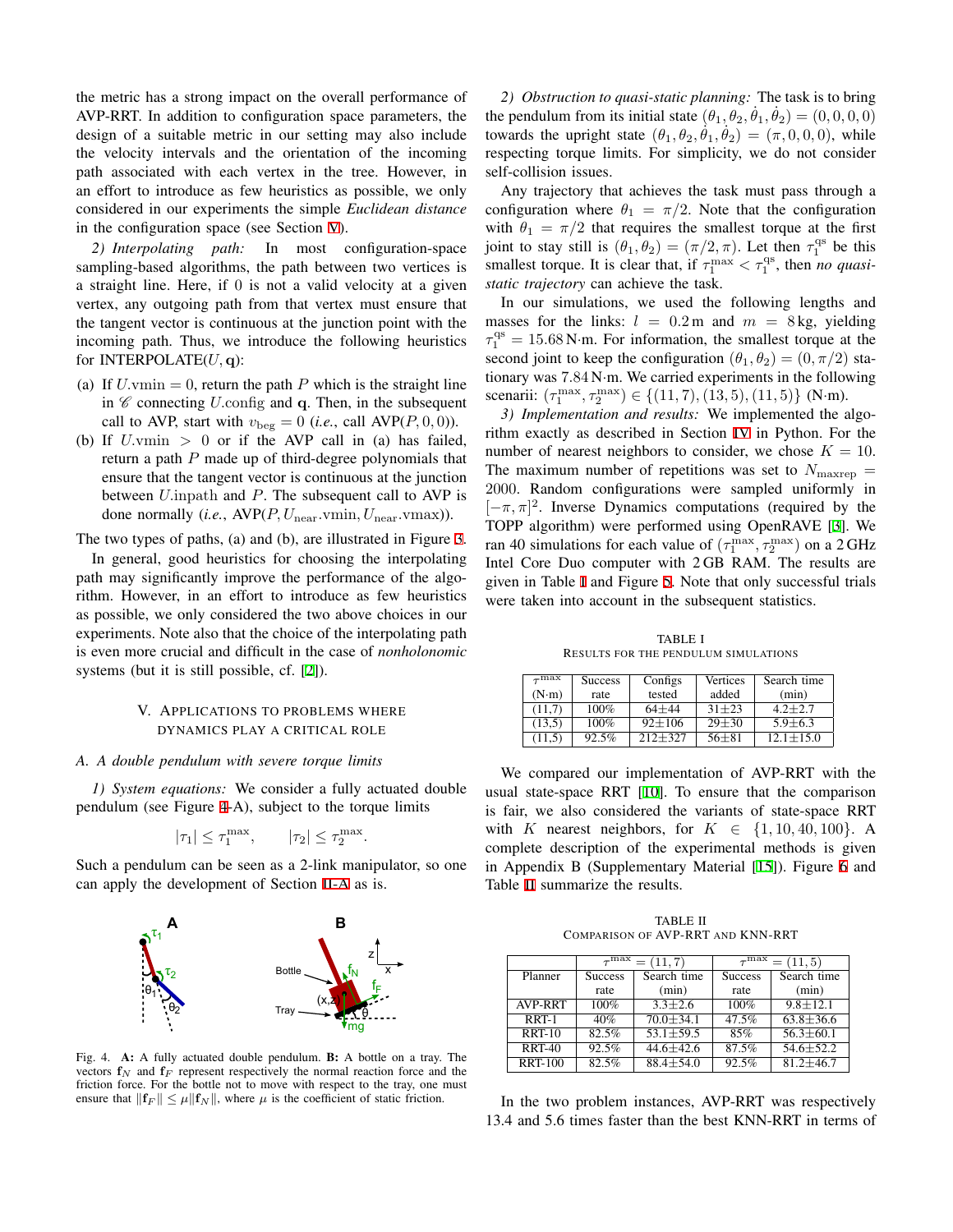

<span id="page-6-1"></span>Fig. 5. A typical solution for the case  $(\tau_1^{\max}, \tau_2^{\max}) = (11, 5)$  N·m, with trajectory duration 1.88 s (see also the attached video). A: The tree in the  $(\theta_1, \theta_2)$  space. The final path is highlighted in magenta. **B**: snapshots of the trajectory, taken every 0.1 s. Snapshots taken near the beginning of the trajectory are lighter. C: Velocity profiles in the  $(s, \dot{s})$  space. The MVC is in in cyan. The various velocity profiles (CLC,  $\Phi$ ,  $\Psi$ , cf. Section [III\)](#page-2-0) are in black. The final, optimal, velocity profile is in dashed blue. The vertical dashed red lines correspond to vertices with discontinuous tangent vector, where the velocity must be 0 (cf. Section [IV-B2\)](#page-5-1). D: Torques profiles. The torques for joint 1 and 2 are respectively in red and in blue. The torque limits are in dotted line. Note that, in agreement with time-optimal control theory, at each time instant, at least one torque limit was saturated (the small overshoots were caused by discretization errors).



<span id="page-6-2"></span>Fig. 6. Comparison of AVP-RRT and KNN-RRT for  $\tau^{\text{max}} = (11, 7)$  N·m (top) and  $\tau^{\text{max}} = (11, 5)$  N·m (bottom). Left plots: Percentage of trials that have reached the goal area at given time instants. Right plots: Individual plots for each trial. Each curve shows the distance to the goal as a function of time for a given instance (red: AVP-RRT, blue: RRT-40). Dots indicate the time instants when a trial successfully terminated. Stars show the mean values of termination times.

search time. We noted however that the search time of AVP-RRT increased significantly from instance  $(\tau_1^{\text{max}}, \tau_2^{\text{max}})$  =  $(11, 5)$  to instance  $(\tau_1^{\max}, \tau_2^{\max}) = (11, 7)$ , while that of RRT only marginally increased. This may be caused by the "superposition" phenomenon: as torque constraints become tighter, more "pumping" swings are necessary to reach the upright configuration. However, since we plan in the configuration space, configurations with different speeds (corresponding to different pumping cycles) can become indistinguishable.

While this problem could easily be addressed by including the reachable velocity interval associated with each vertex in the metric computation, we chose not to do so in the present paper to preserve generality. Nevertheless, AVP-RRT still significantly over-performed KNN-RRT.

#### *B. Moving a bottle on a tray with static friction*

*1) System equations and reduction to the TOPP form:* A bottle is placed upon a tray, which is in turn firmly held by a waiter. The waiter can move the tray in a vertical plane  $(x, z)$  and tilt it, in the same vertical plane, by an angle  $\theta$  (see Figure [4](#page-5-2)B). However, he is not allowed to touch the bottle. The task is to move the system {bottle + tray} from an initial configuration  $(x_0, z_0, \theta_0)$  to a goal configuration while avoiding obstacles and in such a way that the bottle never moves with respect to the tray. To ensure the latter, the following two constraints must be satisfied (see Figure [4B](#page-5-2)):

- the normal reaction force  $f_N$  should be non-negative;
- the friction force should be bounded by  $||{\bf f}_F|| \leq \mu ||{\bf f}_N||$ , where  $\mu$  is the static friction coefficient (cf. Coulomb's law for static friction).

Appendix C in the Supplementary Material [\[15](#page-7-18)] shows how to reduce the system equations to the TOPP form.

*2) Obstruction to quasi-static planning:* We designed an environment that precludes quasi-static planning as follows. The initial and goal configurations are respectively  $(x, z, \theta) = (0, 0, 0)$ and (2, 0, 0), both with zero velocity. At  $x = 0.5$  stands a high wall with a vertical opening (see Figure [7B](#page-7-21)). The height of the opening is smaller than that of the compound, so that, in order to go through the opening, the compound must be tilted by at least an angle  $\theta_{\text{qs}}$ . Thus, if the static friction coefficient  $\mu$  is such that  $\mu < \tan(\theta_{\text{gs}})$ , then *no quasi-static trajectory* can achieve the task.

In our simulations, the height of the opening was chosen such that  $\theta_{\text{qs}} = 0.5$ , i.e.  $\tan(\theta_{\text{qs}}) = 0.55$ . We tested two different values of  $\mu$  < 0.55:  $\mu$  = 0.5 and  $\mu$  = 0.4.

*3) Implementation and results:* Here we used the same implementation as for the double-pendulum of Section [V-A3](#page-5-5)), the only changes consisting in the computation of the kinodynamic constraints (static friction, versus torque limits for the pendulum) in the AVP routine. We ran 40 simulations for each value of  $\mu$ . Results are given in Table [III](#page-6-3) and Figure [7.](#page-7-21) Note that only successful trials were taken into account in the subsequent statistics.

TABLE III RESULTS FOR THE BOTTLE + TRAY SIMULATIONS

<span id="page-6-3"></span>

| $\mu$ | <b>Success</b> | Configs     | Vertices   | Search time  |
|-------|----------------|-------------|------------|--------------|
|       | rate           | tested      | added      | (min)        |
| 0.5   | 97.5%          | $309 + 416$ | $82 + 108$ | $7.2 + 10.0$ |
| 0.4   | 85%            | $288 + 295$ | $76 + 71$  | $74 + 77$    |

### VI. DISCUSSION

<span id="page-6-0"></span>We have presented a new approach, based on a combination of usual sampling-based planners with a new Admissible Velocity Propagation algorithm, which together enable kinodynamic planning in the configuration space. As shown theoretically and through simulations, this approach can appropriately handle kinodynamic constraints while avoiding the complexity explosion and, to some extent, the conceptual difficulties associated with a move to the state space.

This approach is general and can be applied to a wide spectrum of dynamical systems. To illustrate this point, we addressed two challenging problems involving completely